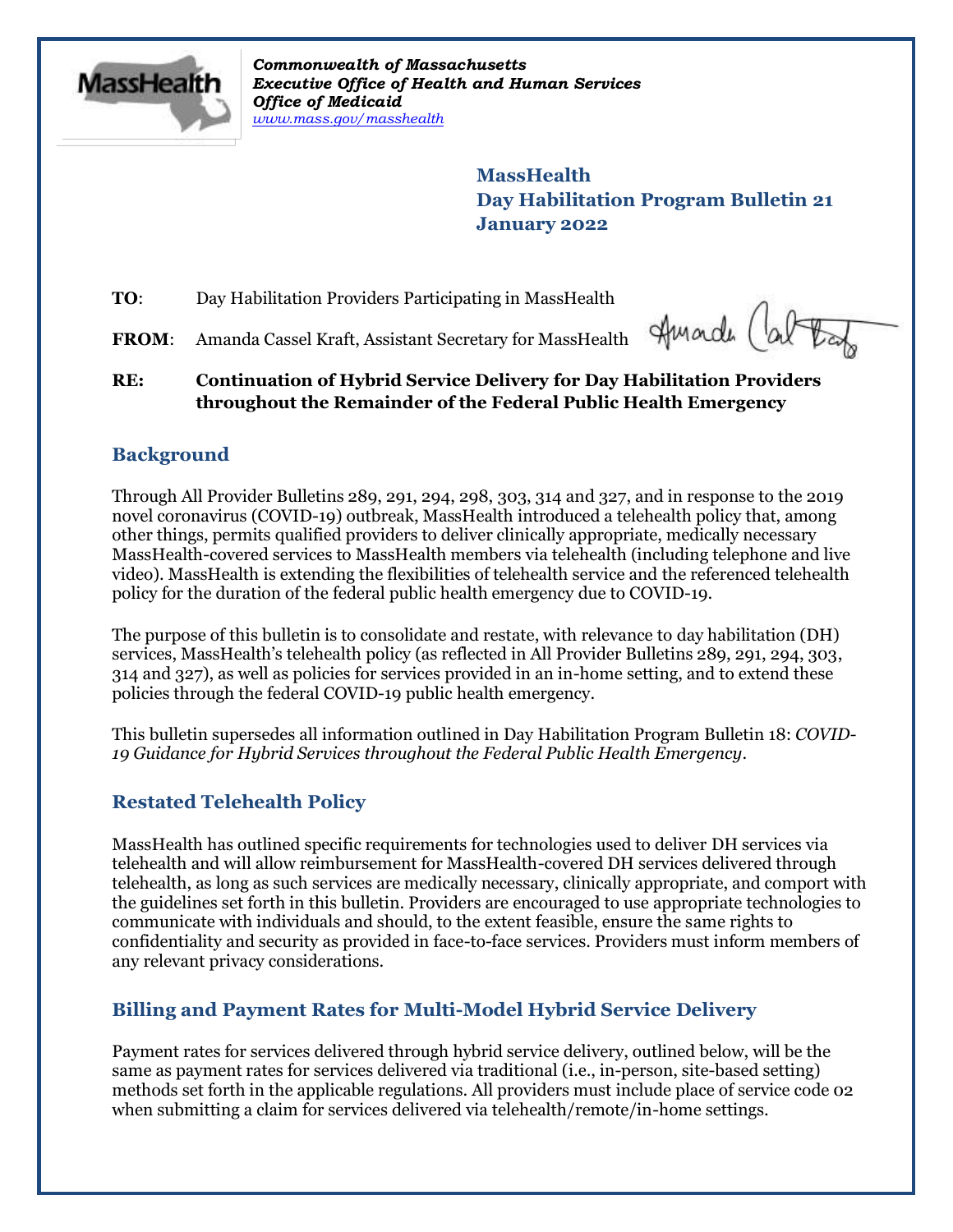**MassHealth Day Habilitation Program Bulletin 21 January 2022 Page 2 of 5**

Providers should bill for remote services, including in-home services, as described herein, using the partial per diem codes.

After services are provided, they should bill only for the day on which the service was delivered.

If a member is out of the area as a means to be closer to family or other caregiver, the provider may continue to provide remote services to that member if the services are scheduled and planned before the delivery of the service. Remote services are not acceptable for members outside of the Commonwealth.

After the services are delivered, providers may submit claims either on a monthly basis or more frequently throughout the month.

### **Multi-model Hybrid Service Requirements**

- 1. Remote services for DH are a service that is typically provided in the congregate setting with specific objectives and goals for the member but performed via telehealth, in person outside of the congregate site, or video interaction.
- 2. Remote/telehealth services, as well as any in-person services provided in an in-home setting, are planned engagements for the members. The member and the DH provider must agree on a schedule of services to be delivered to the member on a weekly basis.
- 3. Clearly delineated day habilitation payment rates in 101 CMR 447.00: *Rates for Certain Homeand Community-based Services Related to Section 9817 of the American Rescue Plan Act* apply to DH services provided by eligible providers through remote/telehealth or in-person services, where:
	- a. services align with the member's individualized Day Habilitation Service Plan (DHSP), including the member's "return to program" plan, and promote the prevention of decompensation in mental and physical status due to isolation in the home;
	- b. services provided remotely mirror services provided during site-based services; and
	- c. all remote services must be a direct interaction with the member unless the member is unable to interact due to functional limitations and the individual speaking on their behalf is acting as their proxy.
- 4. Video interaction, group telephonic, and in-home services may be delivered up to five days per week throughout the remainder of the federal public health emergency. Only one service may be delivered to a member per day.
- 5. Services provided telephonically on a one-to-one basis to members are limited to two times per week. Only one service may be delivered to a member per day. Each one-to-one telephonic service provision must be a minimum of 15 minutes in length.
- 6. Members who are attending site-based services may not receive one-to-one telephonic services. All other remote services, e.g., video and group telephonic services, in-person remote/doorstep and in-home services, are billable on alternate days of site-based attendance throughout the remainder of the federal public health emergency.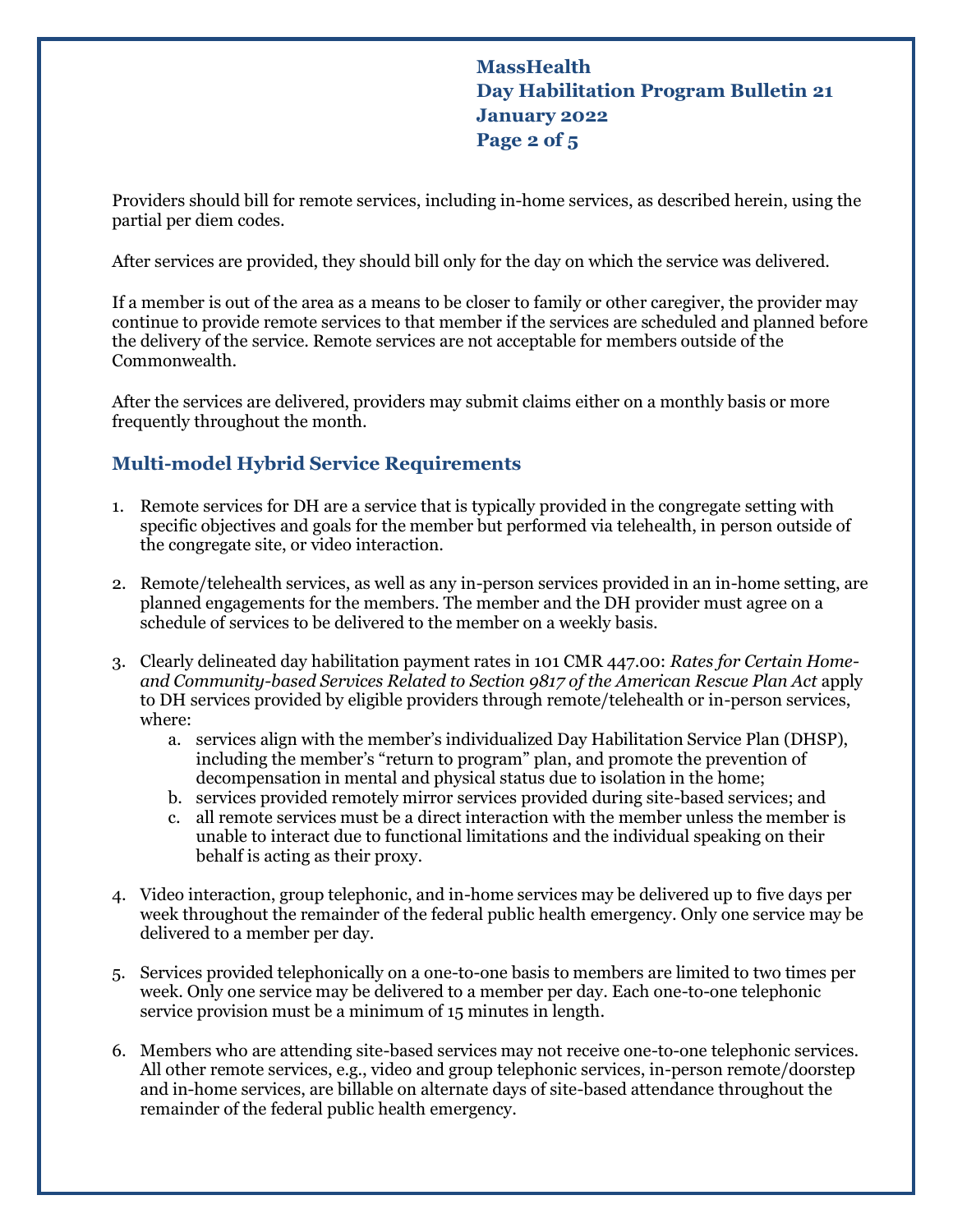**MassHealth Day Habilitation Program Bulletin 21 January 2022 Page 3 of 5**

### **Qualifying Multi-model Hybrid Remote/Telehealth Services**

For a DH program to be able to provide remote services eligible for reimbursement, the program must deliver center/site-based services for those members who require or desire traditional day program services. To qualify for eligible DH reimbursement, a provider must deliver services that fall into one of the following categories:

- **Center-Based Services**. These are traditional day program services provided in a congregatecare day program setting.
- **Group Video/Telephonic Services or One-to-One Video Service**. Staff provide skilled services and monitoring, such as working on specific health-related or DHSP goals, diet education, medication monitoring, coordinated care efforts, and clinical interventions. Additional services include scheduled, direct, and interactive group activities held on a webbased video platform or a telephone group conference call that allows for each member to participate to the extent that they are able, as well as work on habilitative or preventive goals.
- **One-to-One Telephonic Services (limited to fully remote members; limited to two times per week)**. Staff provide skilled services and assessments to continue to identify any necessary health and safety measures, specifically for those members who lack informal supports in the home. One-to-one telephonic services can provide the appropriate clinical interactions with the member including those interactions needed for the completion of documentation requirements at 130 CMR 419.416(B) and 130 CMR 419.419(C). Appropriate one-to-one telephonic services include the following types of services:
	- a) nursing oversight to follow up on any medical types of issues and assessments;
	- b) Occupational Therapy, Physical Therapy, Speech & Language Pathology, or Behavioral Specialist interventions and assessments;
	- c) direct engagement with the member to work on individualized DHSP goals or objectives; and
	- d) individualized activity of engagement with member as if the member was attending a group service/programming in the center, i.e., completing an activity/curriculum with the member that was designed as part of the DH's daily programming.

Note that one-to-one telephonic services are not unscheduled telephone calls to check in on a member. These are scheduled and planned to provide specific services to a member who may not have access to other remote service options.

- **Remote Services Outside a Member's Home or Doorstep**. Delivery of activity supplies and interacting with members, checking on overall well-being, and providing health education. Can also include staff working directly with the member on DHSP goals and objectives.
- **In-Home Services**. Services intended to serve as "eyes on" for those members who have been receiving remote services, recognizing that the way a member presents on the phone or video may not represent the full picture.

Before the delivery of in-home services, a self-COVID-19 screening must be performed by the staff before entering the home, and a COVID-19 screening must be performed with the member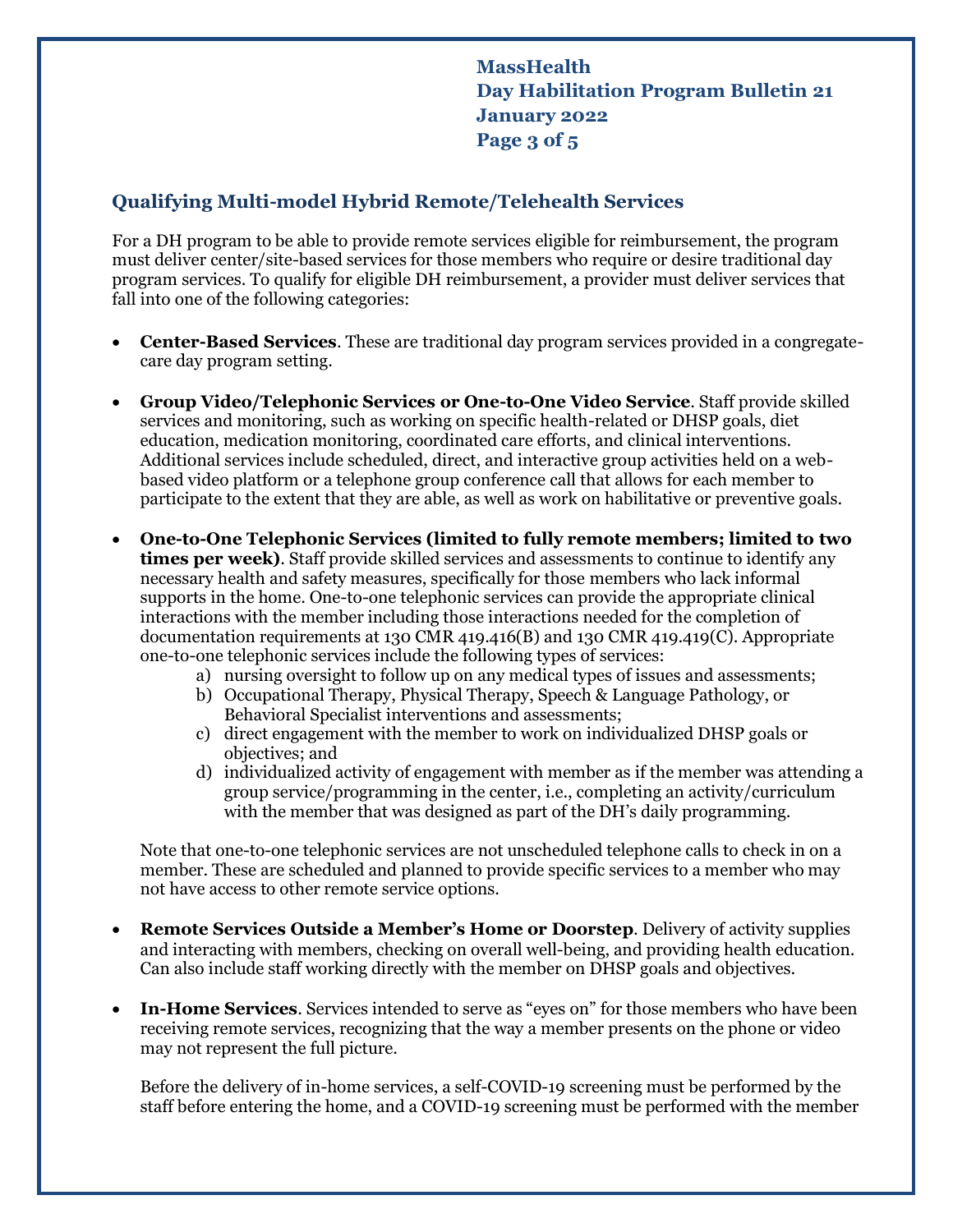### **MassHealth Day Habilitation Program Bulletin 21 January 2022 Page 4 of 5**

before entering the home, following the screening protocol outlined in *EOHHS COVID-19 Guidance for Day Programs* dated June 14, 2021.

Personal protective equipment (PPE) must be worn inside a member's home regardless of member's vaccination status.

## **Functions Excluded from Billable Multi-model Hybrid Service Delivery**

The following are not billable:

- Meal delivery
- Grocery shopping
- COVID-19 symptom checks at the member's residence by driver
- Arrangement of members' attendance in the congregate setting
- Delivery of materials/activity packets absent any additional service provision
- Unscheduled check-ins with members and/or caregivers
- One-to-one telephonic services outside of the parameters listed above.

### **Documentation of Multi-model Hybrid Service Delivery**

All remote service delivery must be clearly documented in the member's record, noting how the provided service promoted the prevention of decompensation of member's baseline and/or aligned with the member's plan of care (DHSP). Documentation must indicate that the visit was completed remotely or in-home due to COVID-19, and the length of time to provide the service. Documentation must also include a plan to follow up on any medically necessary components.

For in-home service provisions, providers must clearly document in the member's record the services delivered for each full hour of service.

Providers must maintain accurate attendance records for each date of service on which services were provided to members in the congregate setting. Members' scheduled remote services must be documented and maintained onsite. The DH provider must document scheduled remote services for each date for which services are billed and make this information available to MassHealth or its designee upon request.

DH providers must continue to submit utilization data on a biweekly basis in the form and format required by MassHealth.

#### **MassHealth Website**

This bulletin is available on th[e MassHealth Provider Bulletins](http://www.mass.gov/masshealth-provider-bulletins) web page.

[Sign up](https://www.mass.gov/forms/email-notifications-for-provider-bulletins-and-transmittal-letters) to receive email alerts when MassHealth issues new bulletins and transmittal letters.